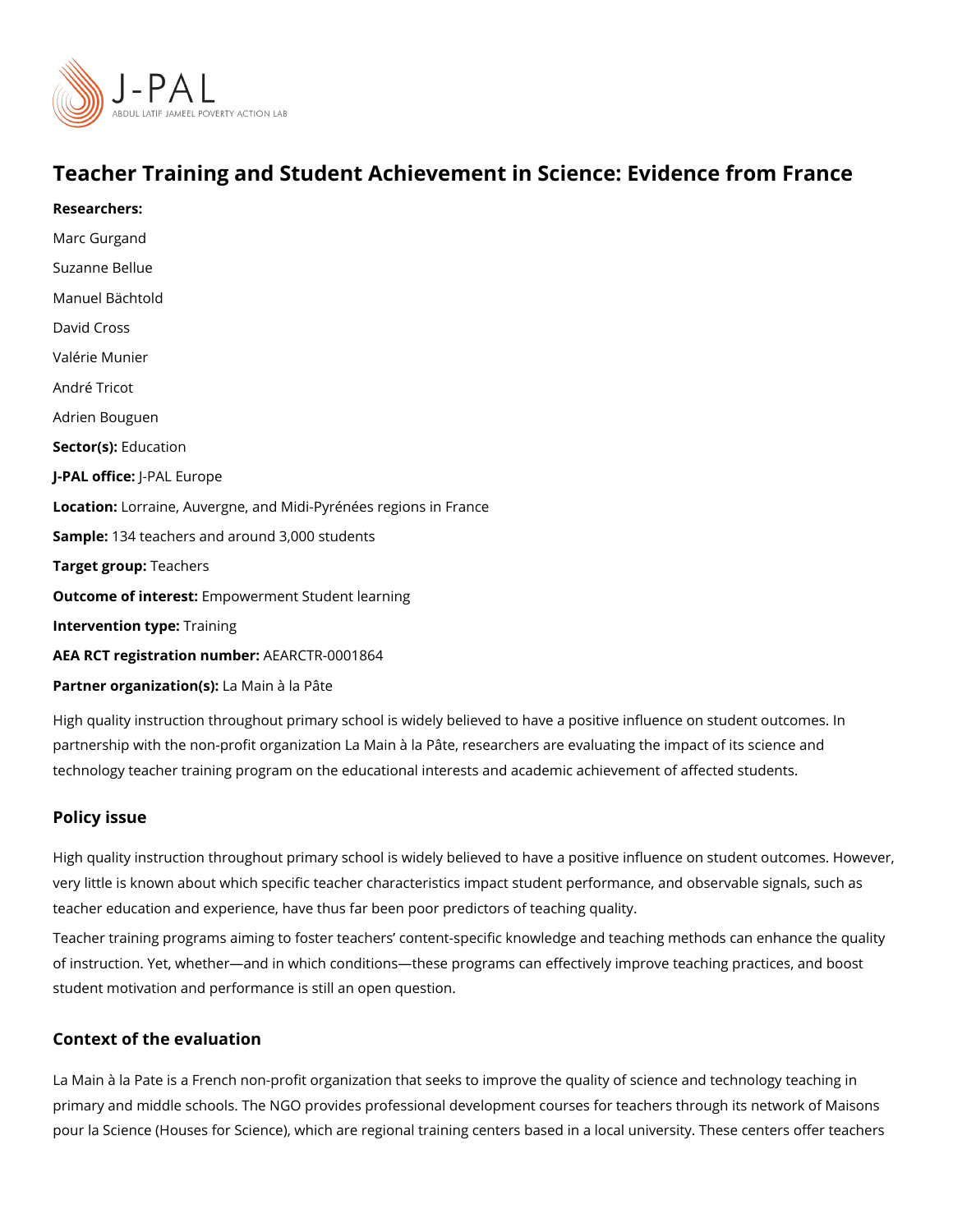a 80-hour training program, at no charge, over a two-year period. The courses are designed to introduce an inquiry-based teaching method. Rather than rote memorization, this method encourages students to learn science by developing empirical questions, testing them, and explaining their collected evidence.



Students work on science problems on tablets. Photo: Christophe Misner | J-PAL

## **Details of the intervention**

Researchers partnered with the non-profit organizationLa Main à la Pâte to measure the impact of its science and technology teacher training program on teacher's practice, vision of science and on the educational interests and academic achievement of students.

Researchers identified third to fifth grade teachers who expressed interest in participating in the training program. From a total 134 volunteers, researchers randomly assigned teachers to a treatment group or to a comparison group. Teachers in the treatment group were enrolled in the training program, while those in the comparison group did not receive a training offer. Researchers will collect survey data on teachers' practices and motivation, and on students' taste for science, learning outcomes, motivation and well-being one and two years after the beginning of the program. In-depth qualitative evidence will also be collected by researchers in science didactics, through observation and video recording of teaching sequences.

## **Results and policy lessons**